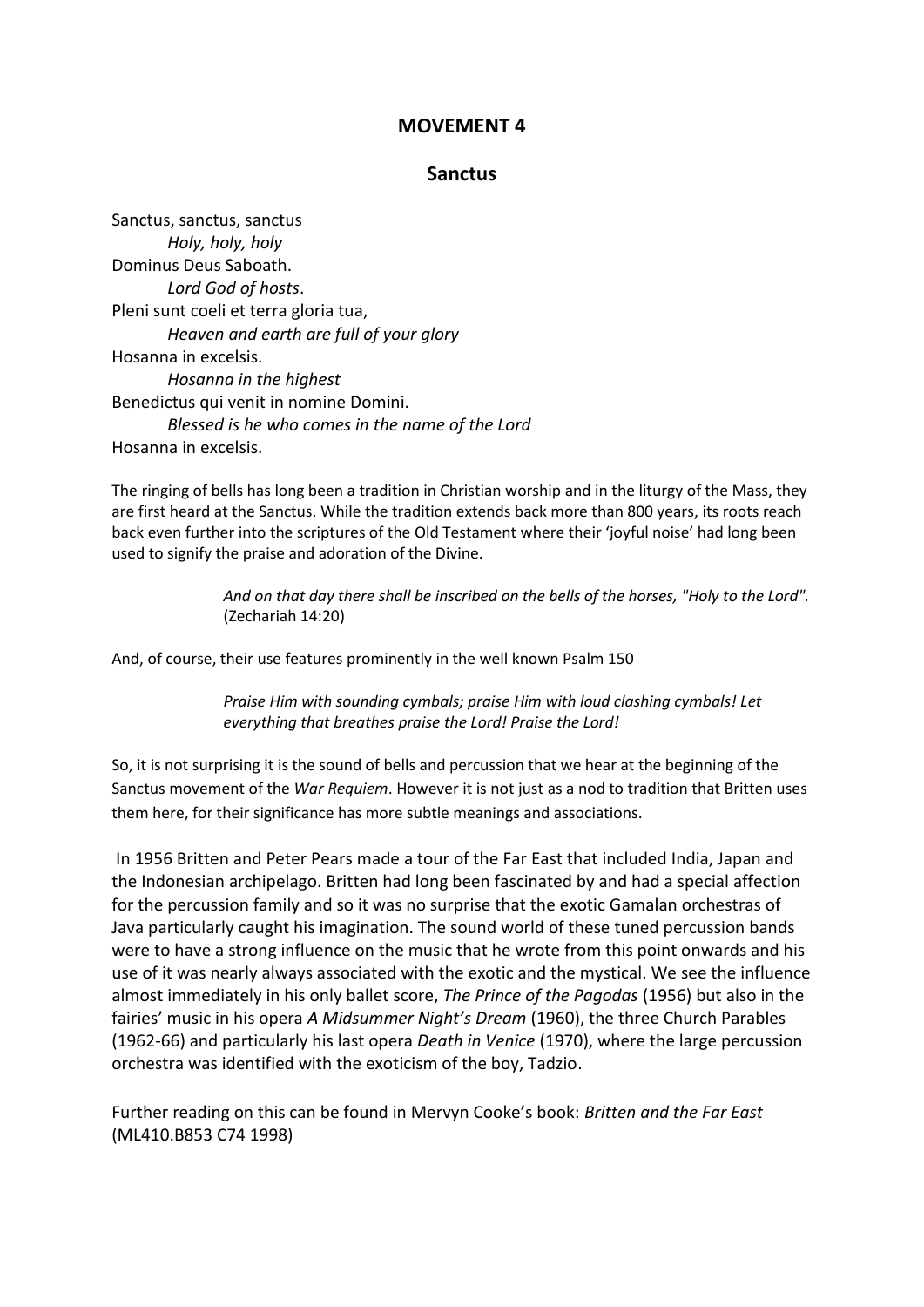The opening of the Sanctus movement borrows a notable feature of the gamelan traditions of Indonesia and also that of the court music of Japan – it is the rhythmic but unmeasured acceleration of tuned percussion. This accelerating effect is a prominent feature of the Balinese *kebiar* tradition that Britten would have heard on his travels and was a technique with which he was to become particularly fond. In incorporating its use into his own music, he devised a special symbol that he used for the first time here in the Sanctus.



We see it used again in each of the three Church Parables (*Curlew River, The Burning Fiery Furnace* and *The Prodigal Son,* works that were largely influenced by Britten's first hand experience of the Noh theatre of Japan) where it is used as a drumming effect that also recalls the *kakko* figurations of the Japanese Gagaku music he heard when visiting that country.

While the western liturgical tradition celebrates by the ringing of bells at this point, it is certainly not a tradition that is exclusive to western religions. The ringing of bells in worship and religious ceremony can be found in almost all world religions and this global reference is something that Britten underlines in the soprano soloist's brilliant melismatic lines as she intones the Sanctus. These cadenzas gain a universality by containing all twelve notes of the chromatic scale.<br>Freely



Such, also anticipates the cosmic praise of creation that the choir will soon intone........ *Pleni sunt coeli et terra gloria tua* (*All heaven and earth are full of your glory*).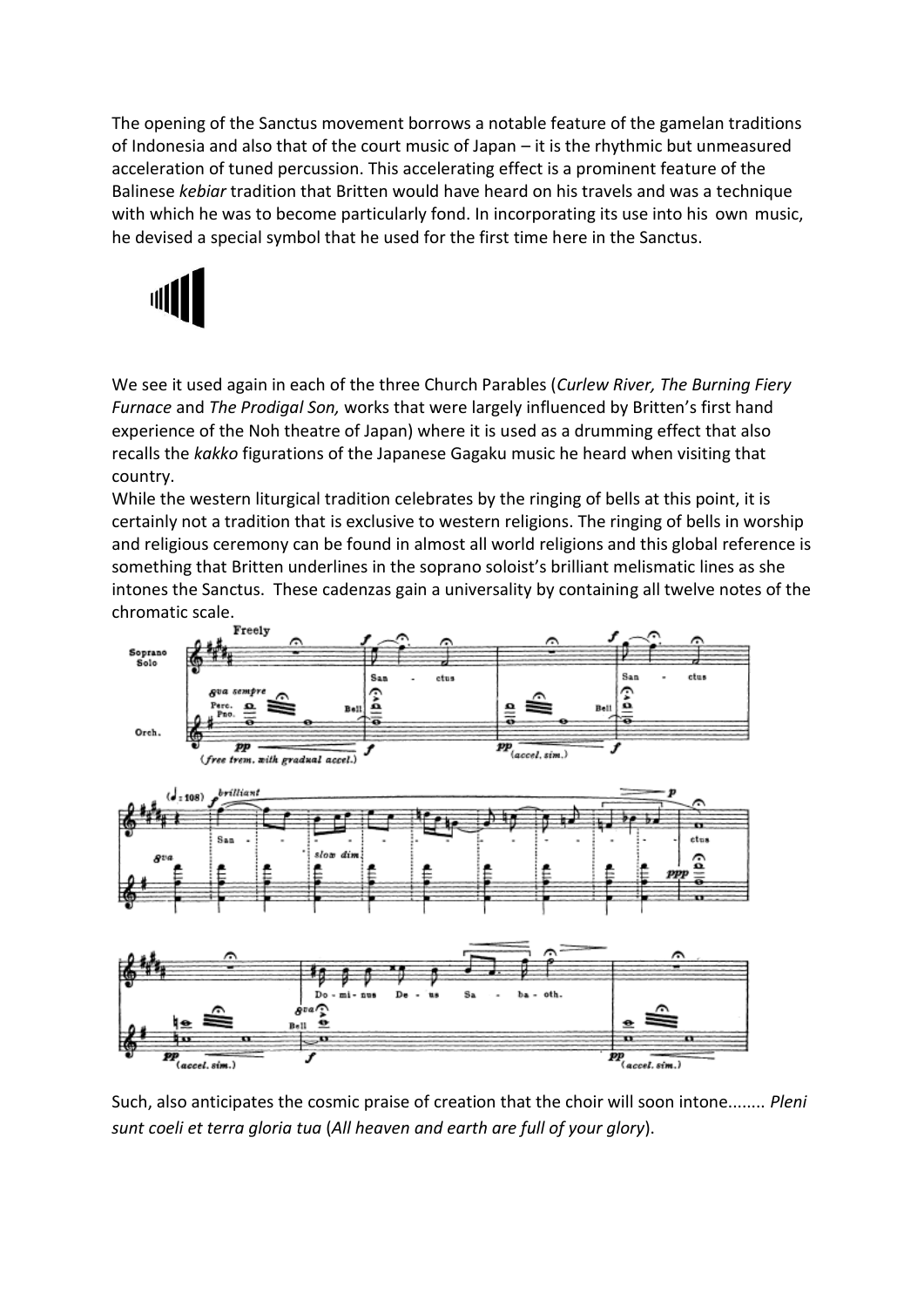Their response seems tentative at first with the basses starting their freely chanted text low in their range, as if issuing from the very depths of the earth. But as the other voices join, the emerging tonal cluster, like that of the soprano soloist's invocation, contains all twelve notes of the diatonic scale and soon there is a groundswell of sound joining her invocation to cosmic praise. The voices gather with such intensity and momentum, that they must finally spill over into the brilliant 'Hosanna'.

If there is a well known section in the *War Requiem*, this is it! It has even found its way into popular culture by way of the movie 'Troy', where James Horner's score hardly makes any attempt to disguise Britten's music. However, the fact that he uses it to celebrate the Trojan's war-like nature is an ironic twist on Britten's original motivation, don't you think?

If you want to hear it for yourself, have a listen to this youtube clip at 1.14 and following!

## <http://www.youtube.com/watch?v=wGRBtbI9mY0&feature=relmfu>

(By the way, Britten was not the only composer to have his music 'appropriated' in this film. Parts of Holst's "Planets" suite are also discernible as well works by other composers such as Vaughan Williams and Rachmaninov. In his defence, it seems that Horner had only one month to compose the score for the film following the sacking of the original composer Gabriel Yared, who had worked on the film for a over a year!)

While sidetracked by this point, it is worth musing on this point of popularity, for I don't think that it is completely accidental that Britten's music here, and generally in the *War Requiem*, is so accessible - even 'catchy'! I hope that by now, we would all be convinced of Britten's passionate pacifist sentiments. His desire to disseminate such convictions to as wide an audience as possible sees him use a musical language that could be easily understood yet that would not compromise his artistic integrity. In his liner notes to the Britten recording of the work, Christopher Palmer puts it well when he says:

*The musical language is easy to understand; yet avoids the commonplace – or perhaps it would be truer to say it lifts the commonplace into the rare, reinstates the cliché as a meaningful statement in a way consistently characteristic of Britten.*

Let us return to the Hosanna proper.

You will notice that orchestra & chorus are slightly 'out of phase' - the orchestral figure just ahead of the voices.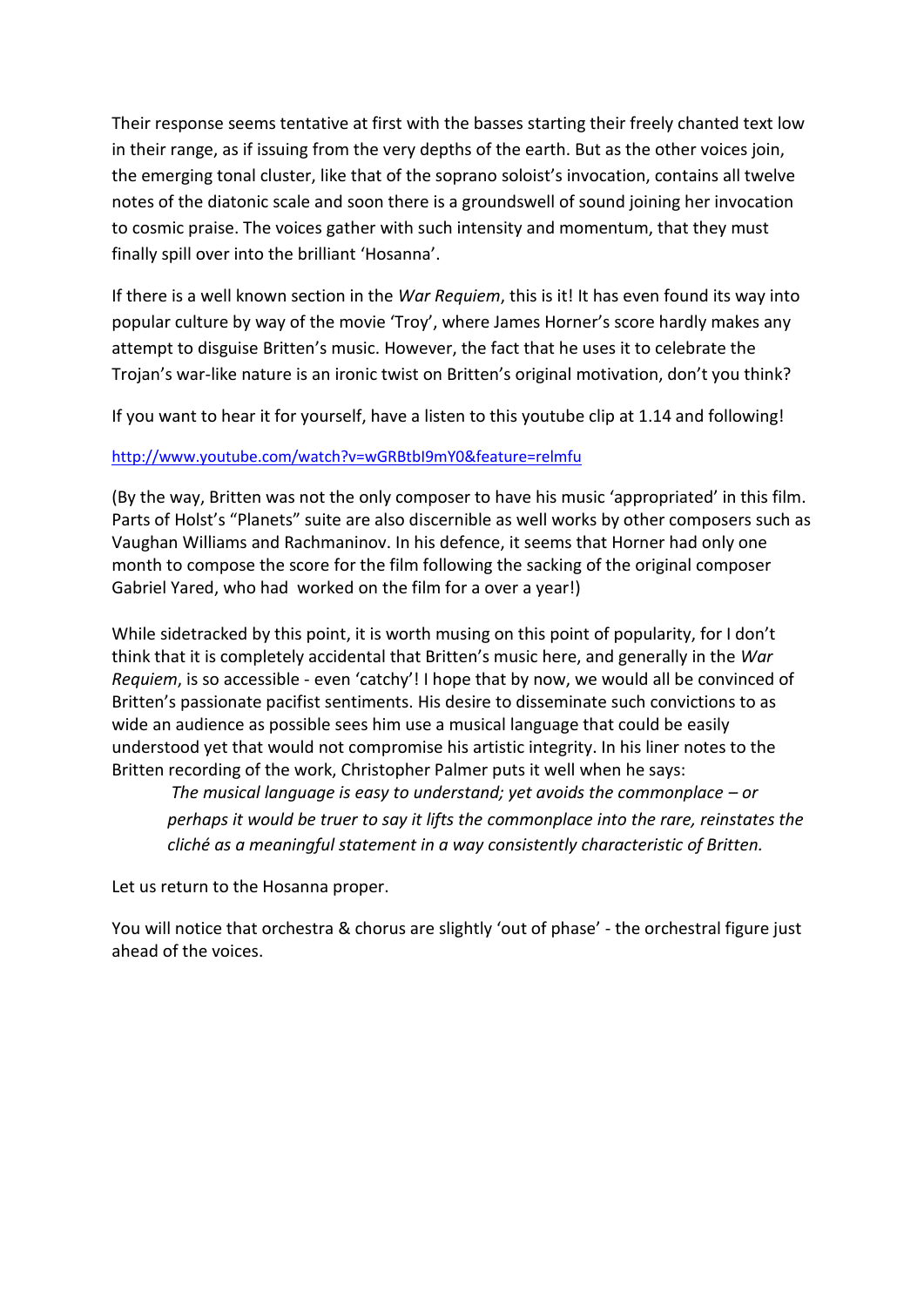

This musical feature is known as *heterophony* and can be found in several of Britten's compositions that followed his 1956 tour of Asia (most ostensibly in his three Church Parables). Its use in the Hosanna is unambiguous and totally in keeping with the eastern influences that act as a thread throughout this movement, for heterophony is a characteristic feature of several eastern musical traditions including Japanese Gagaku, as well as the Gamelan music of Indonesia.

The oriental reference also acts as a double entendre, a musical pun if you like, subtly forming a link to the Owen poem that now emerges from the pomp. Note the first line -

*AFTER the blast of lightning from the East, The flourish of loud clouds, the Chariot throne, After the drums of time have rolled and ceased And from the bronze west long retreat is blown, Shall Life renew these bodies? Of a truth All death will he annul, all tears assuage? Or fill these void veins full again with youth And wash with an immortal water age? When I do ask white Age, he saith not so, -- - "My head hangs weighed with snow." And when I hearken to the Earth she saith My fiery heart sinks aching. It is death. Mine ancient scars shall not be glorified Nor my titanic tears the seas be dried."*

The baritone soloist immediately eschews the triumphalism of the Hosanna's D major by introducing an insistant F natural.

In the flute, clarinet and harp arpeggios that interject his text, we can make out the remnants of that triumphalism (... the clarinet even remains solidly within D major) but now they are remote and ephemeral.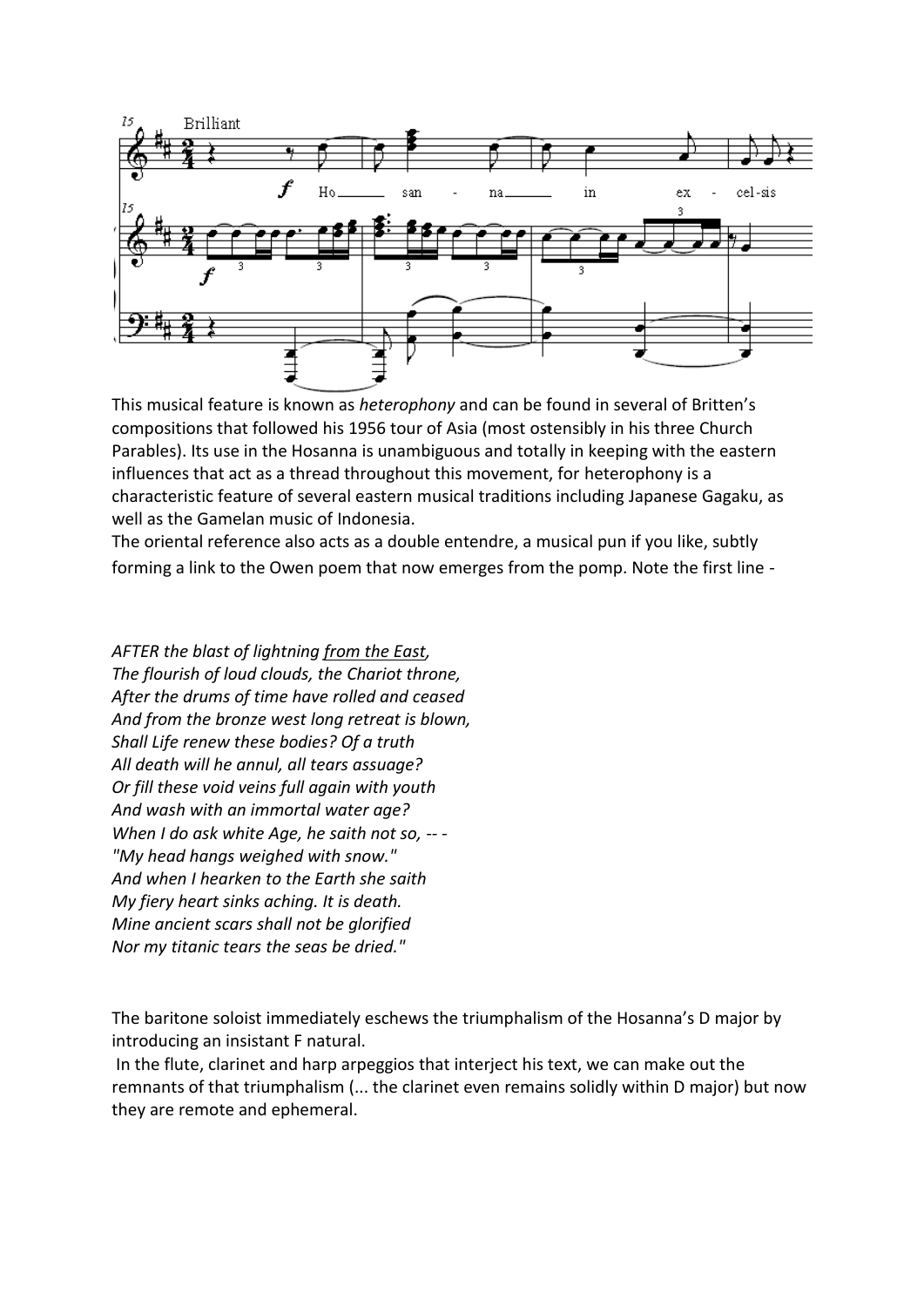

As the soloist asks the hopeless questions ("Shall life renew these bodies.." etc ), the strings take over these arpeggiated figures and in doing so impose upon them a new, more urgent meaning consistent with the growing agitation of the text.



The questions, of course, are rhetorical and the response from 'White Age' is predictably bleak - a bleakness that is accentuated by Britten's use of sparse two part writing in the orchestra , one part in D the other in Ab ... another example of Britten's exploitation of the tritone juxtaposition.